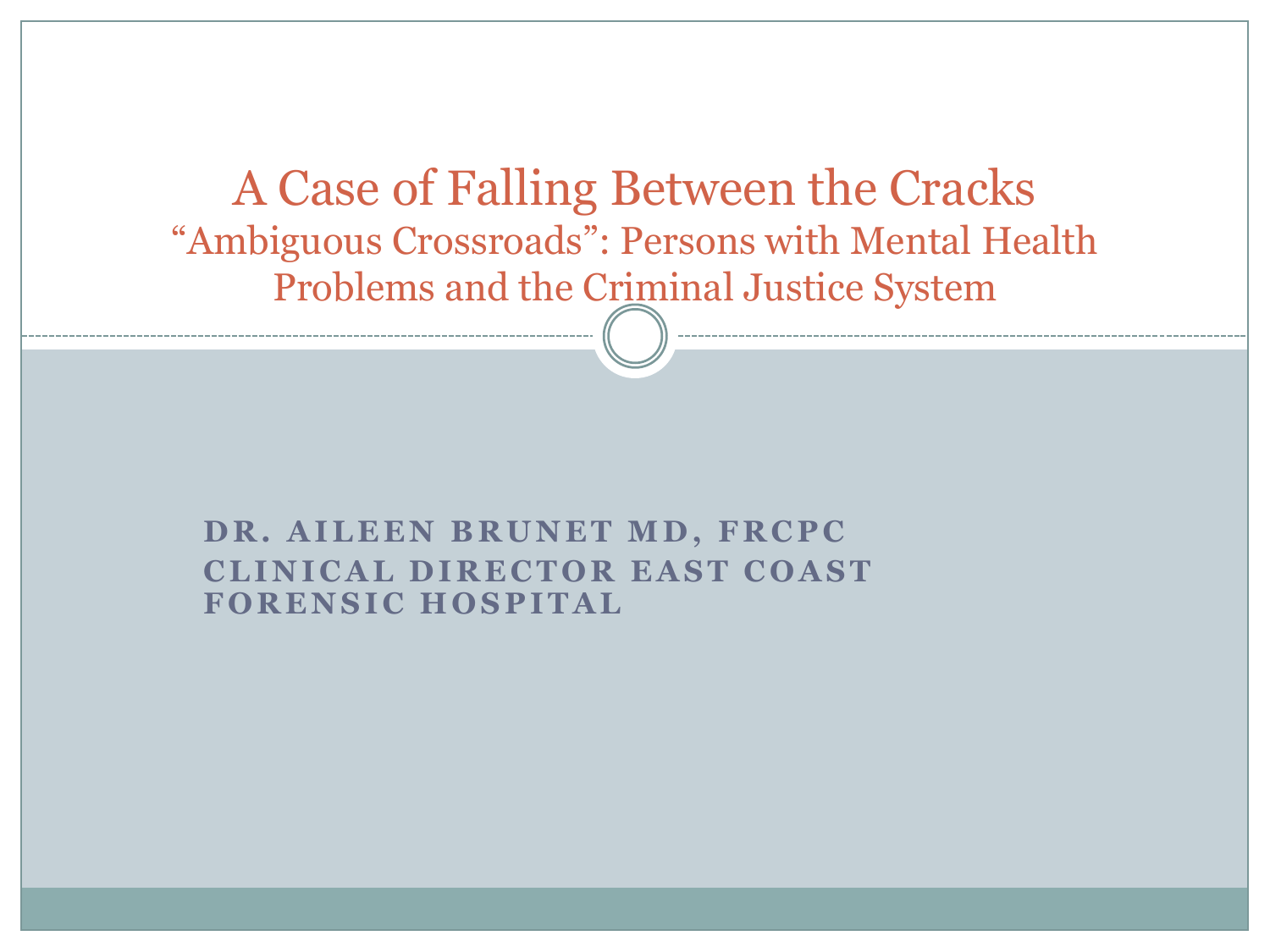- 36 y.o male, single, high school education, limited work history
- Onset of schizophrenia & substance misuse in early adulthood
- Multiple hospital admissions, including lengthy onesresidual symptoms despite treatment
- Course complicated by substance use, no-adherence & being "lost" to follow-up
- Chronic delusional beliefs about CIA, government agencies, people being "replaced" and identities being stolen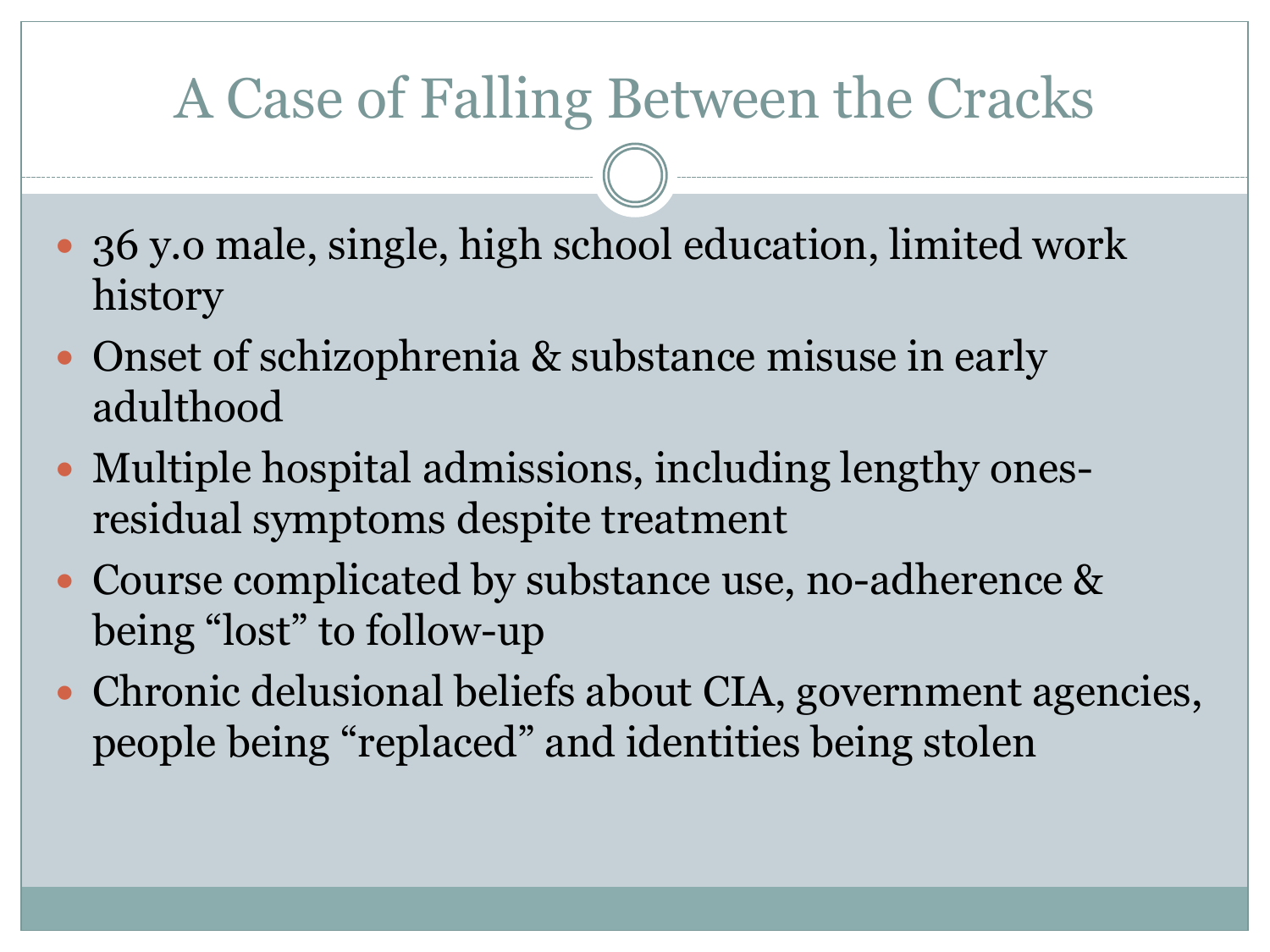- March 2010: last attendance at follow-up (Services assertive enough?)
- July-August 2010:multiple ER visits with bizarre behaviour-given Rx & told to arrange f/u, unclear where living (who should have this responsibility?)
- September 2010: 13 day psychiatric admission; discharged while still symptomatic to MTP, given an appt with a FP, told to call for psych  $f/u$  (??)
- 10 days later charged with robbery, sent for a COA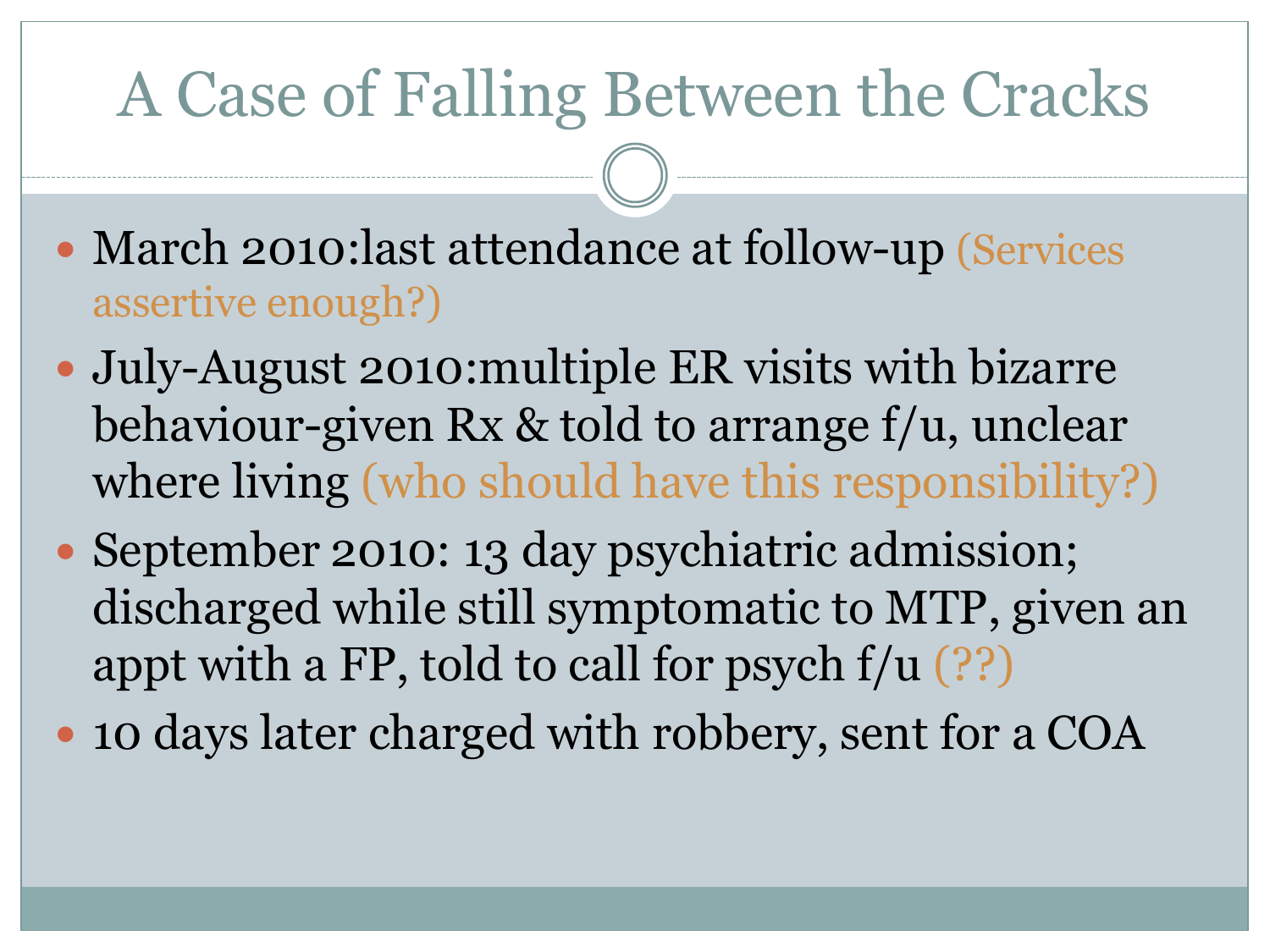- "robbery" was an unprovoked assault on a stranger in public driven by delusional beliefs that the victim was intending to kill someone & assume their identity
- In hospital until May 2011 on a maintain fitness order while awaiting trial; report indicated s.16 CC defence available; remained ill with residual symptoms
- May 5-attends court, victim does not attend-charges withdrawn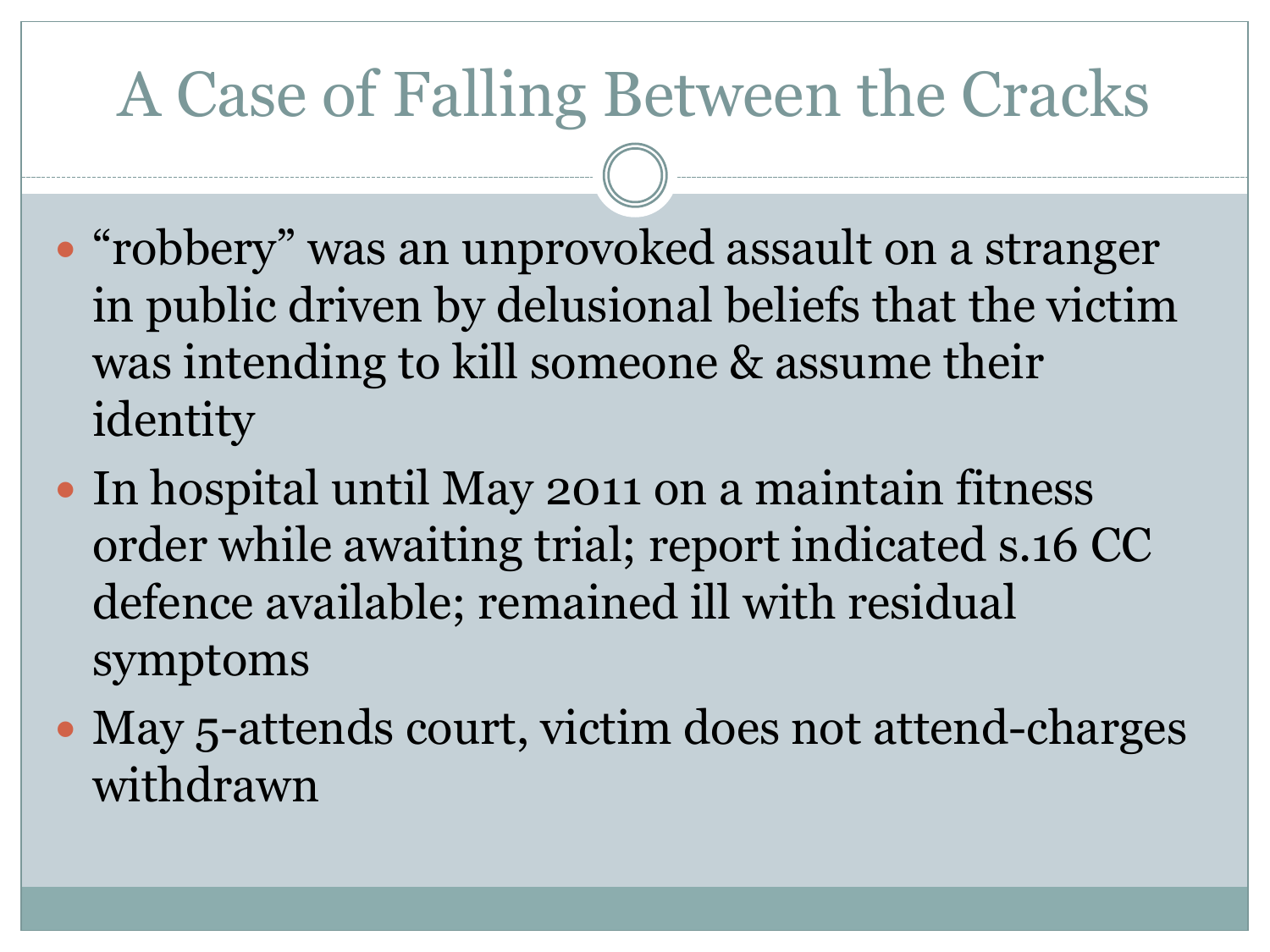#### • Released by court

- ECFH not advised
- No housing
- No medication
- No follow-up
- No income, possibly no Pharmacare
- ????????????????????????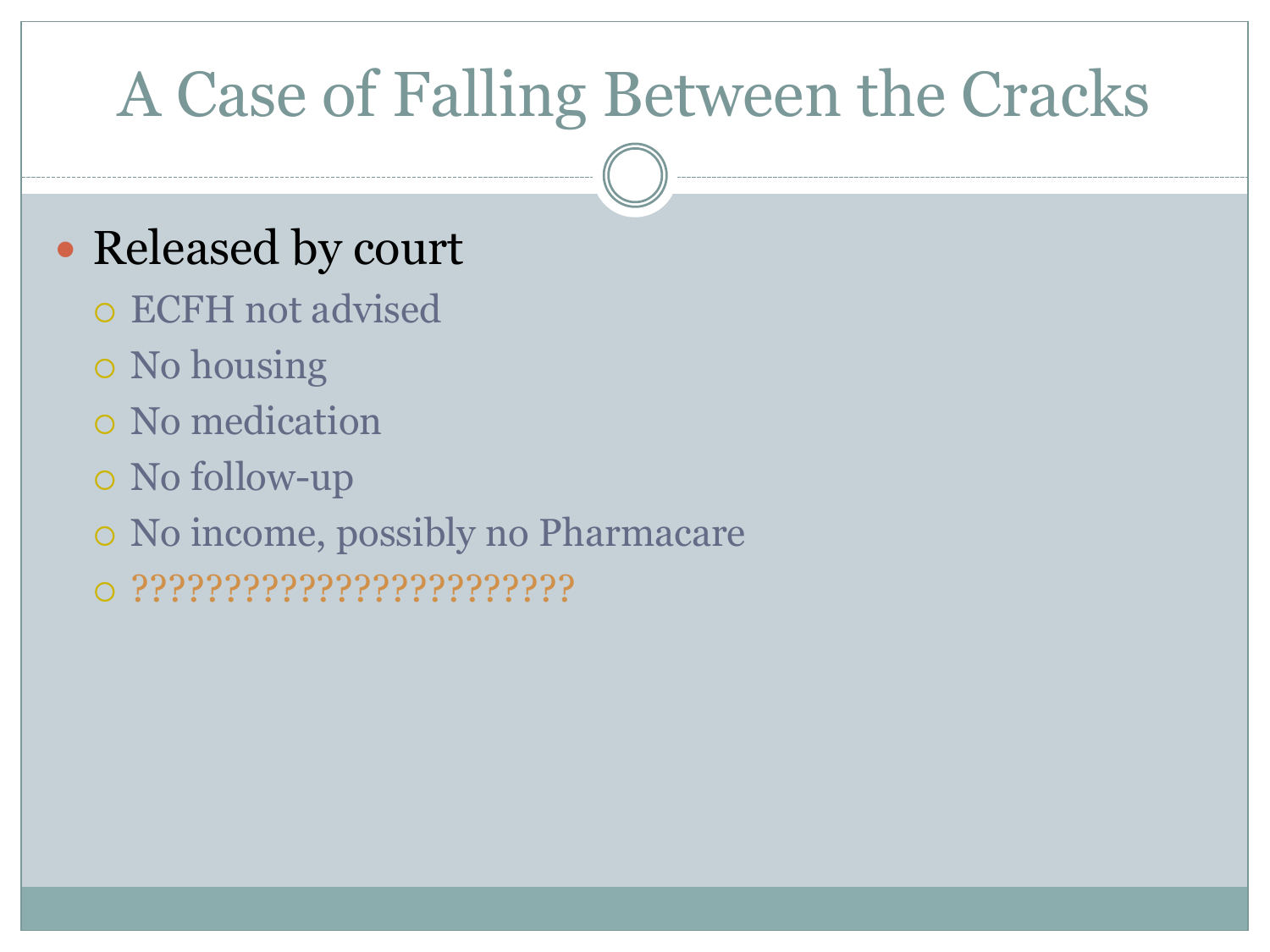- Attends ECFH on own, after hours, to obtain possessions
- Attends the ER seeking meds, provided with a prescription for the medication he had been on which requires exception status coverage
- 4 days after release from court: new charges-found intoxicated in public, was on conditions for outstanding 2010 charges (why were charges not dealt with??)
- Sent for another COA